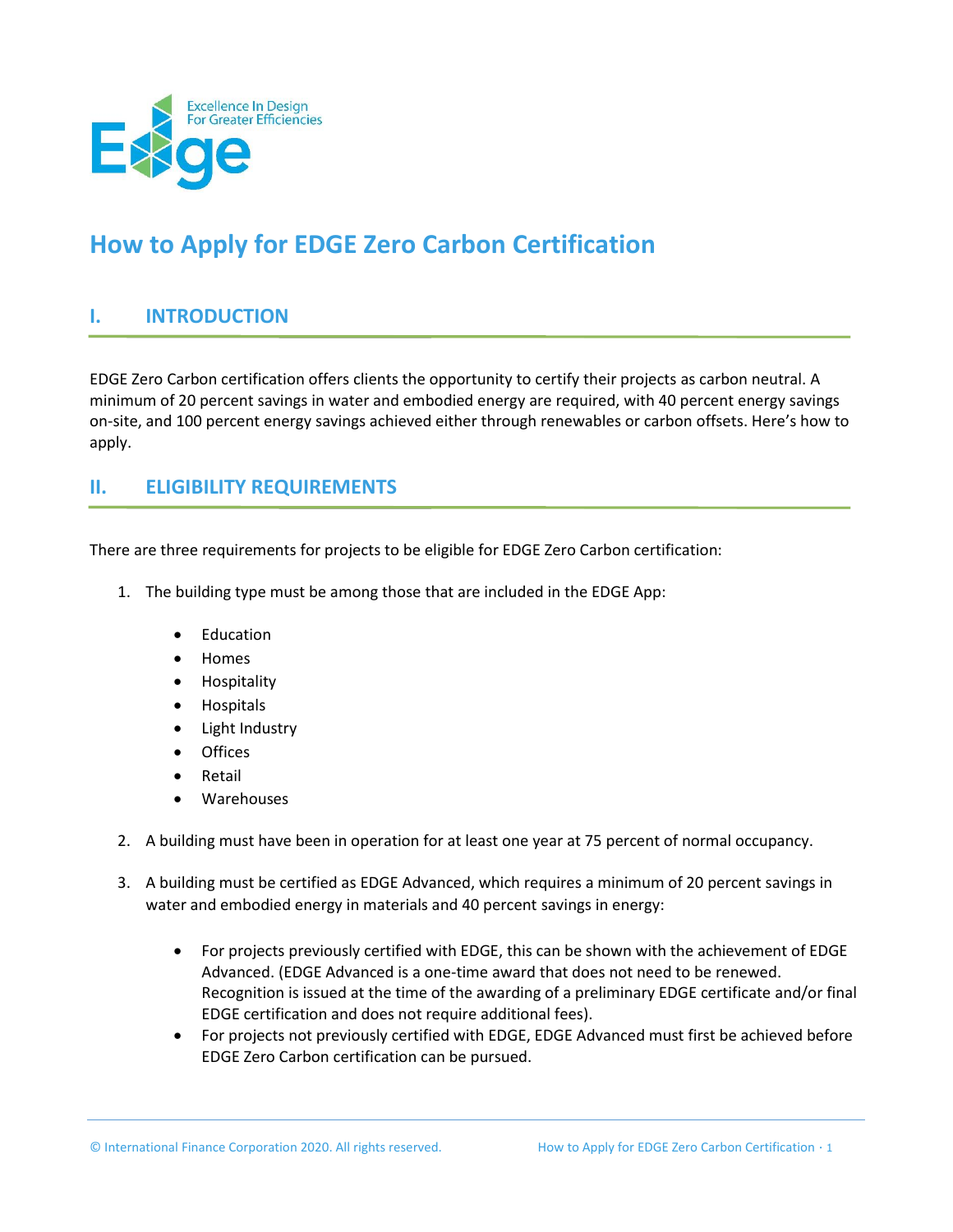#### **III. INFORMATION TO BE GATHERED**

In obtaining EDGE Zero Carbon certification for a project for the first time, gather the following information:

- **A. Proof of 40 percent energy savings from the EDGE baseline**: Download, save and provide a PDF of the EDGE certificate for the project from your dashboard in the EDGE App that demonstrates EDGE Advanced status. This is a one-time assessment of the asset that will not need to be provided at the time of recertification unless the building undergoes substantial changes such as a significant addition (more than 10 percent of the Gross Internal Area, or GIA) or a major renovation.
- **B. Intended year of certification**: The start and end dates for the year for which the project is applying as an EDGE Zero Carbon project.
- **C. Declaration of occupancy**: A signed declaration by the project owner or their authorized representative that the project has been occupied at 75 percent of expected occupancy for the intended year of certification.
- **D. Project area**: Building plans showing the GIA air-conditioned and un-air-conditioned of the building, and the total GIA for input into the calculator. The GIA does not include balconies and terraces, exterior areas or site area. If the project has achieved EDGE-certified status, then the project's PDF report showing the GIA and the project file number will be sufficient for verification.
- **E. Energy bills and meter readings**: Bills for the intended year of certification for every source of energy used in the building. The categories that must be tracked are:
	- Fossil fuel used on site
	- On-site electricity produced
	- Off-site electricity purchased

The bills must show:

- Quantity of energy purchased
- Type of energy source

Types of energy sources include, but are not limited to:

- Fossil fuels
- Electricity from the electricity grid
- Diesel
- Natural gas
- Liquified petroleum gas (LPG)
- Renewable electricity
- Solar, wind, hydro, etc.

Energy bills must cover a time period of one year starting from the intended start date. For electricity produced on site, documentation may include readings from the renewable system meter, for example, the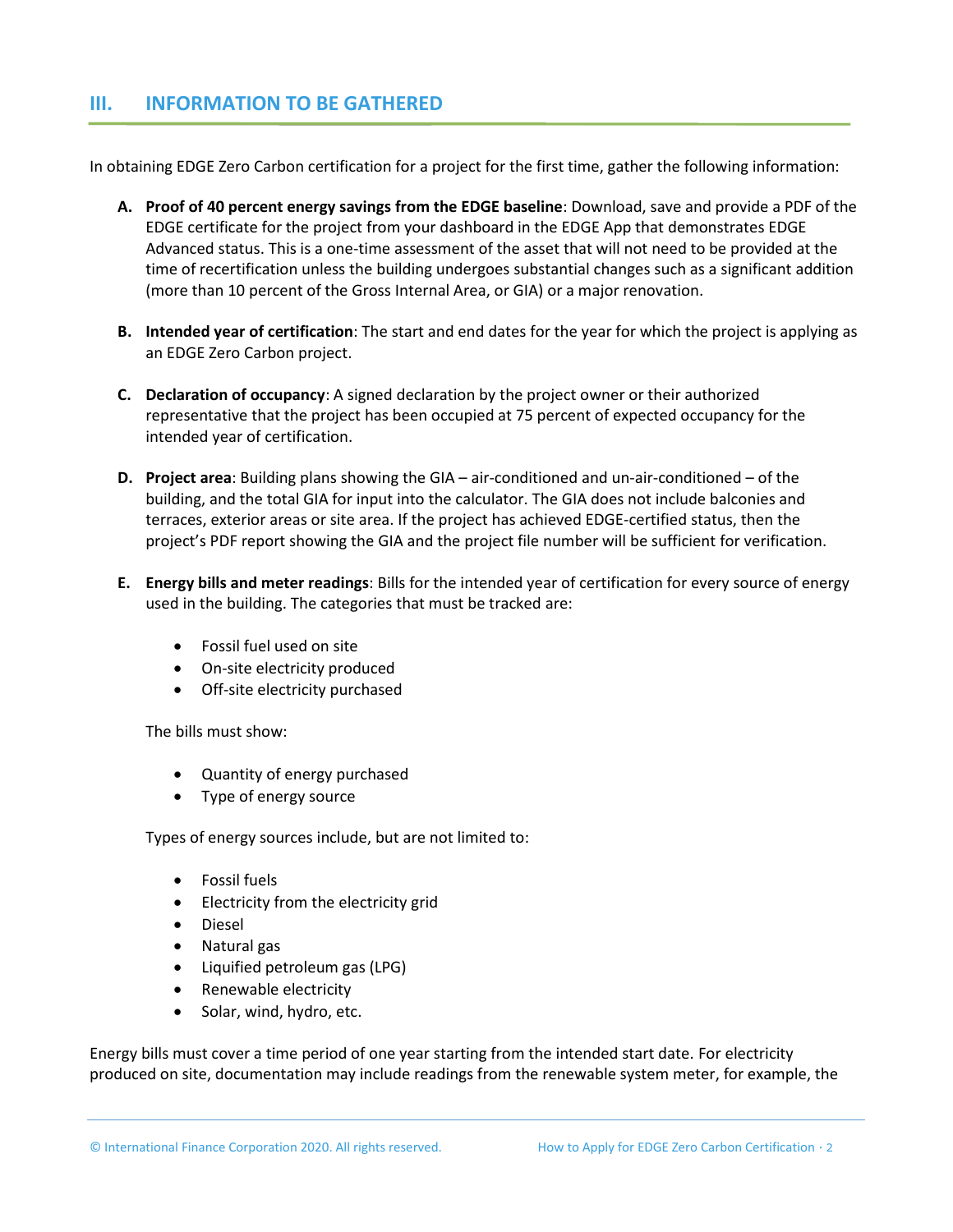inverter in a solar system. If the system does not include a meter, specifications of the system with estimated energy production may be used.

- **F. Purchased carbon offsets:** If applying carbon offsets, they must be purchased from a source that abides by one of the following standards:
	- Climate SEED
	- Community Climate Biodiversity Standard (CCBA)
	- Gold Standard
	- ISO 14064-2
	- UNFCCC Clean Development Mechanism (CDM)
	- Verified Carbon Standard (VCS)

For compliance purposes, the client must obtain a certificate from the carbon offset provider that the offset has been "retired."

### **IV. DOCUMENTATION SUBMISSION**

All energy use information must be input into the EDGE Carbon Calculator, to be offered in the EDGE App later in 2020. In the interim, it's available as an Excel-based calculator that can be obtained by emailing [edge@ifc.org.](mailto:edge@ifc.org)

Once the EDGE Carbon Calculator has been launched, supporting documentation must be uploaded into the EDGE App. In the interim, the completed calculator and supporting documentation must be submitted via email to the respective certifier.

# **V. CERTIFICATION EXPIRATION**

The EDGE Zero Carbon certificate will prominently display the year of awarding and expiration according to the following:

- For a project that meets the EDGE Zero Carbon criteria fully on-site, including generation of on-site renewable electricity, the certificate will expire after four years.
- For a project that meets the EDGE Zero Carbon criteria by purchasing off-site renewable electricity or carbon offsets, the certificate will expire after two years.

# **VI. RECERTIFICATION**

A project that has been previously certified as EDGE Zero Carbon can recertify to maintain its EDGE Zero Carbon status.